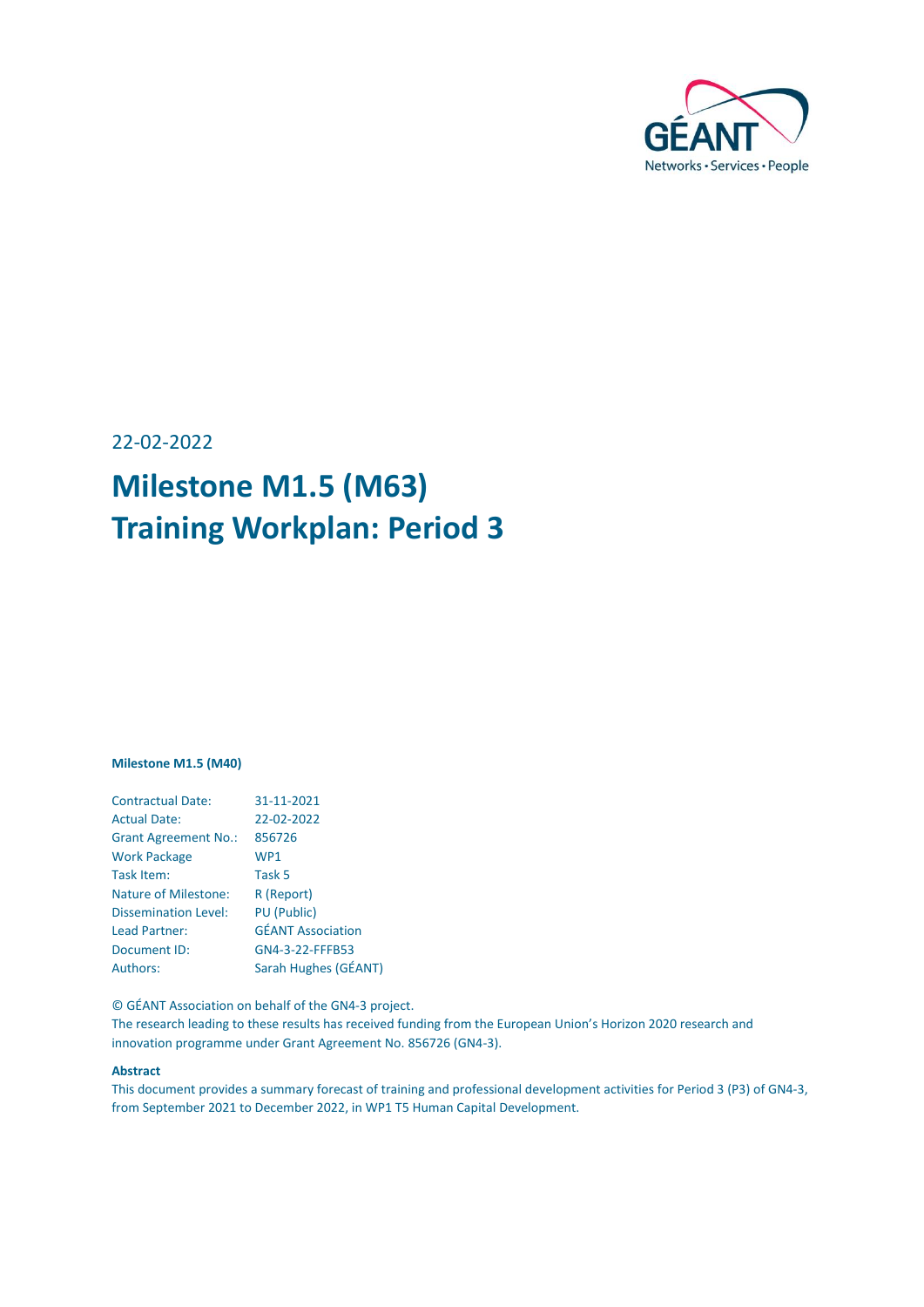

# **Table of Contents**

| 1              |            | Introduction |                                                     | $\overline{2}$ |
|----------------|------------|--------------|-----------------------------------------------------|----------------|
|                | 1.1        |              | Learning Planning Considerations and Approach       | $\overline{2}$ |
|                |            | 1.1.1        | The Learning Lifecycle                              | $\overline{2}$ |
|                |            | 1.1.2        | <b>Online Learning</b>                              | $\overline{2}$ |
|                |            | 1.1.3        | <b>Learning Needs Analysis</b>                      | 3              |
|                |            | 1.1.4        | Learning Design and Delivery                        | 4              |
|                |            | 1.1.5        | Evaluation                                          | 4              |
|                | 1.2        | Funding      |                                                     | 4              |
|                | 1.3        |              | <b>Communication Channels</b>                       | 5              |
| $\overline{2}$ |            |              | Period 3 Learning Workplan by Category              | 6              |
|                | 2.1        |              | <b>Technical Skills</b>                             | 6              |
|                |            | 2.1.1        | ITIL4                                               | $\overline{7}$ |
|                |            | 2.1.2        | TM Forum - AI Fundamentals Training & Certification | 7              |
|                |            | 2.1.3        | <b>Secure Coding Training</b>                       | 8              |
|                |            | 2.1.4        | <b>School of Software Engineering</b>               | 8              |
|                |            | 2.1.5        | Open Source Software Licensing Management           | 9              |
|                |            | 2.1.6        | IT Forensics for System Administrators              | 9              |
|                | 2.2        |              | <b>Professional Competencies</b>                    | 10             |
|                |            | 2.2.1        | <b>Presentation Skills</b>                          | 10             |
|                |            | 2.2.2        | <b>Business Development Skills</b>                  | 11             |
|                |            | 2.2.3        | <b>Market Research Skills</b>                       | 11             |
|                | 2.3        |              | <b>Talent Development Initiatives</b>               | 12             |
|                |            | 2.3.1        | <b>Future Talent Programme</b>                      | 12             |
|                |            | 2.3.2        | T&I Mentorship (TIM) Programme                      | 12             |
|                | 2.4        |              | <b>Expanding eLearning</b>                          | 13             |
|                |            | 2.4.1        | eAcademy                                            | 13             |
|                |            | 2.4.2        | Orchestration, Automation and Virtualisation (OAV)  | 14             |
|                | References |              |                                                     | 15             |
| Glossary       |            |              |                                                     | 15             |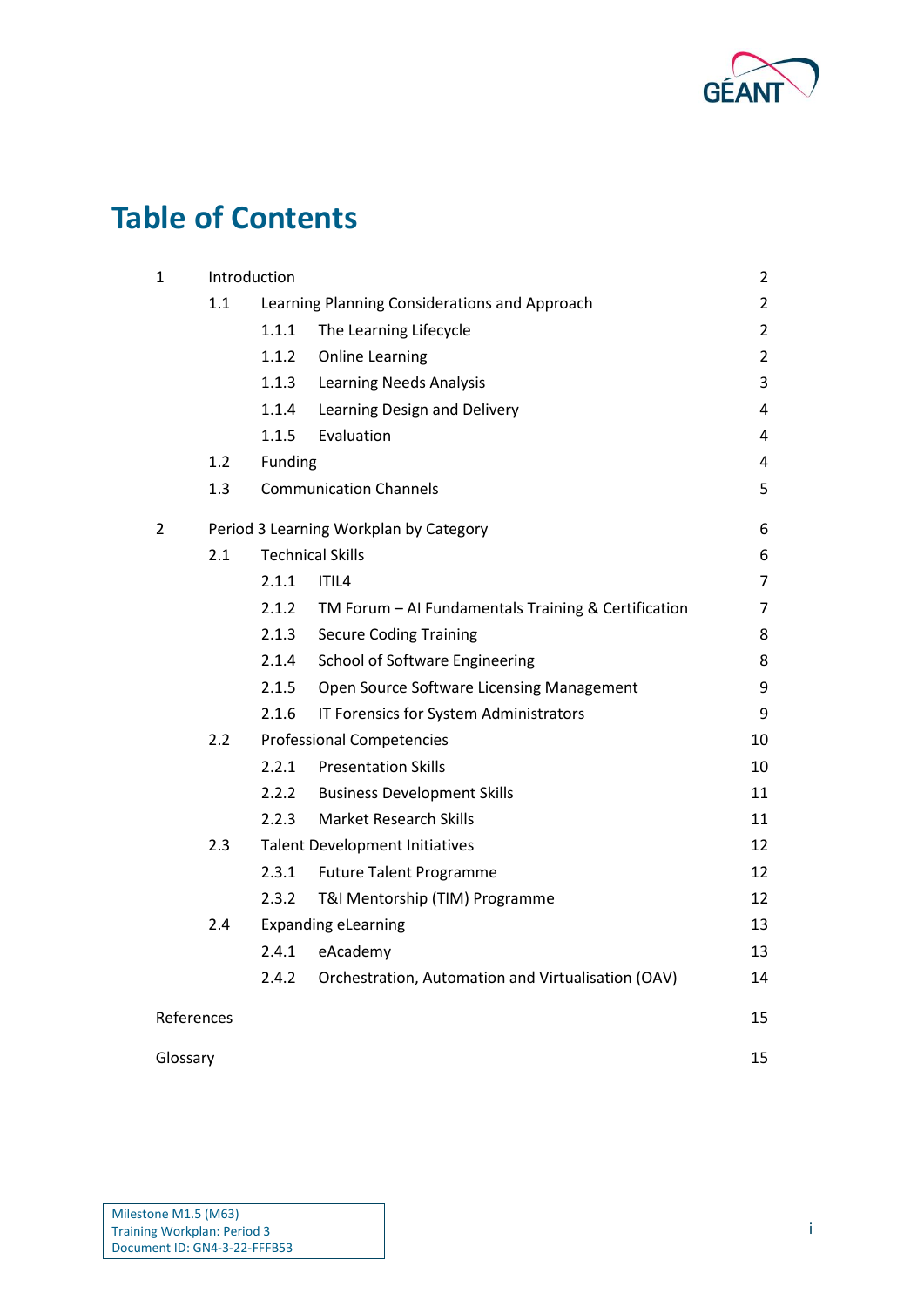

# <span id="page-2-0"></span>**<sup>1</sup> Introduction**

WP1 Task 5 – GÉANT Learning and Development (GLAD) maintains and develops the exceptional skills and experience of the professional staff of the NRENs and GÉANT that are highly regarded and pivotal to the success of the GÉANT project.

The purpose of this document is to provide a summary forecast of training and professional development activities for Period 3 (P3) of GN4-3, from **September 2021 to December 2022**, in WP1 T5 Human Capital Development.

## <span id="page-2-1"></span>**1.1 Learning Planning Considerations and Approach**

## <span id="page-2-2"></span>**1.1.1 The Learning Lifecycle**

There are four stages to the learning lifecycle:

- *1.* **Learning Needs Analysis (LNA) –** to identify and prioritise learning needs.
- 2. **Design:** designing a solution to meet those needs.
- 3. **Delivery:** delivering learning in a variety of formats and methods online and offline.
- 4. **Evaluation:** evaluating how effectively the learning solutions met the learning needs.

GLAD plans to develop the maturity of its approach to the learning lifecycle by increasing the rigour of its activities. It is recognised that it will take some time to roll out a new approach, whilst continuing to provide the same high level of service to GN4-3 project participants and communicate proposed changes to the project bodies. Therefore, GLAD plans to take a phased approach to change, beginning with learning needs analysis, as detailed in the following sections.

### <span id="page-2-3"></span>**1.1.2 Online Learning**

The global pandemic accelerated an existing trend towards greater use of online learning. Travel restrictions led to GLAD's in-person training events being moved entirely online from April 2020 onwards. The shift to online learning led to a marked increase in participant numbers at GLAD events, given the ease of access. It also led to substantial cost savings (see [1.2\)](#page-4-2) and contributed to GÉANT's goal of reducing its environmental impact by removing the need to travel. For these reasons, GLAD expects a continuation of online learning even after travel restrictions are lifted.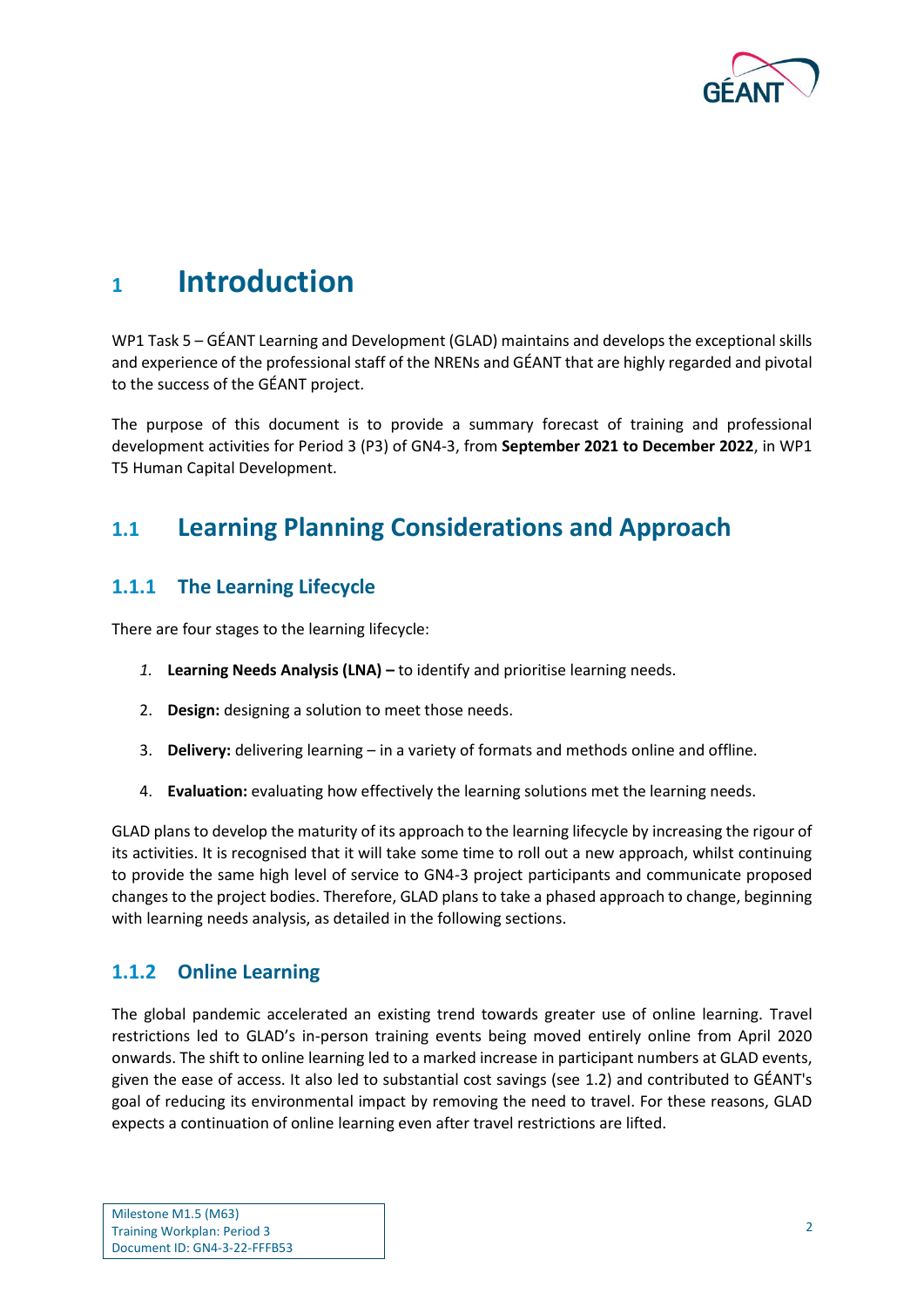

GÉANT's online learning offering takes several forms. GLAD runs a series of live webinars throughout the year in collaboration with Subject Matter Experts from the GN4-3 project. Wherever possible, these are opened to the whole community. GLAD also provides access to recordings of recent training sessions through GÉANT's YouTube channel [\[GEANTTv\]](#page-15-2).

GLAD's online learning platform, [\[eAcademy\]](#page-15-3) offers a range of learning modules in bite-sized chunks. Learning content is created by the community for the community and is open to any user with federated access. Using a variety of learning materials, including videos, documents and quizzes, users can access learning as soon as they identify a need. eAcademy aligns with the GÉANT Association's mission to provide open access to knowledge sharing across the community.

However, creating courses on eAcademy, requires a significant time commitment – often many months and man hours. Moreover, in some areas, knowledge is developing so quickly that content soon needs updating. If high quality, relevant content can be found on a third-party platform, it could help realise cost savings and release time and energy to develop eAcademy courses in areas which need a GÉANT-specific application or which cannot be found elsewhere. Therefore, GLAD also hopes to offer Project participants access to a subscription-based online learning platform such as Coursera, Udemy for Business, LinkedIn Learning or O'Reilly Media.

GLAD continues to recognise the value of face-to-face learning. On-site learning enables the use of interventions which may not translate optimally to a virtual environment. Face-to-face sessions can be longer, which allows for more depth. In-person learning also provides opportunities for professional networking and the sharing of best practices, whether formally during training, or informally during breaks. For this reason, GLAD expects to offer some in-person learning events again, once it is safe to do so.

## <span id="page-3-0"></span>**1.1.3 Learning Needs Analysis**

Most development activities for the project are identified at the start of each calendar year during GLAD's annual consultation with the GN4-3 work package leaders, as part of a **learning needs analysis (LNA)**. This is a bottom-up inquiry in the form of a discussion with Work Package leaders (and sometimes with Task Leaders or participants) to understand the future plans, knowledge gaps and professional development needs of each GN4-3 WP. In addition to the LNA, the planning of the WP1 T5 activities is informed by ongoing communication between GLAD and the WPs, either during the planning and delivery phases outlined above, or during events which GLAD attends (i.e. Support Services workshop, TNC, SIGs, TFs). This information about the project's continuously evolving training requirements forms the foundation for annual and medium-term (16-month) planning.

From 2022 onwards, GLAD plans to increase the rigour of its learning needs analysis by incorporating a performance consulting approach into the learning needs analysis, where possible. The new approach is expected to give GLAD a deeper understanding of the business problems or opportunities that the Work Package seeks to address through learning. It is hoped that such insights will enable the provision of increasingly accurate solutions.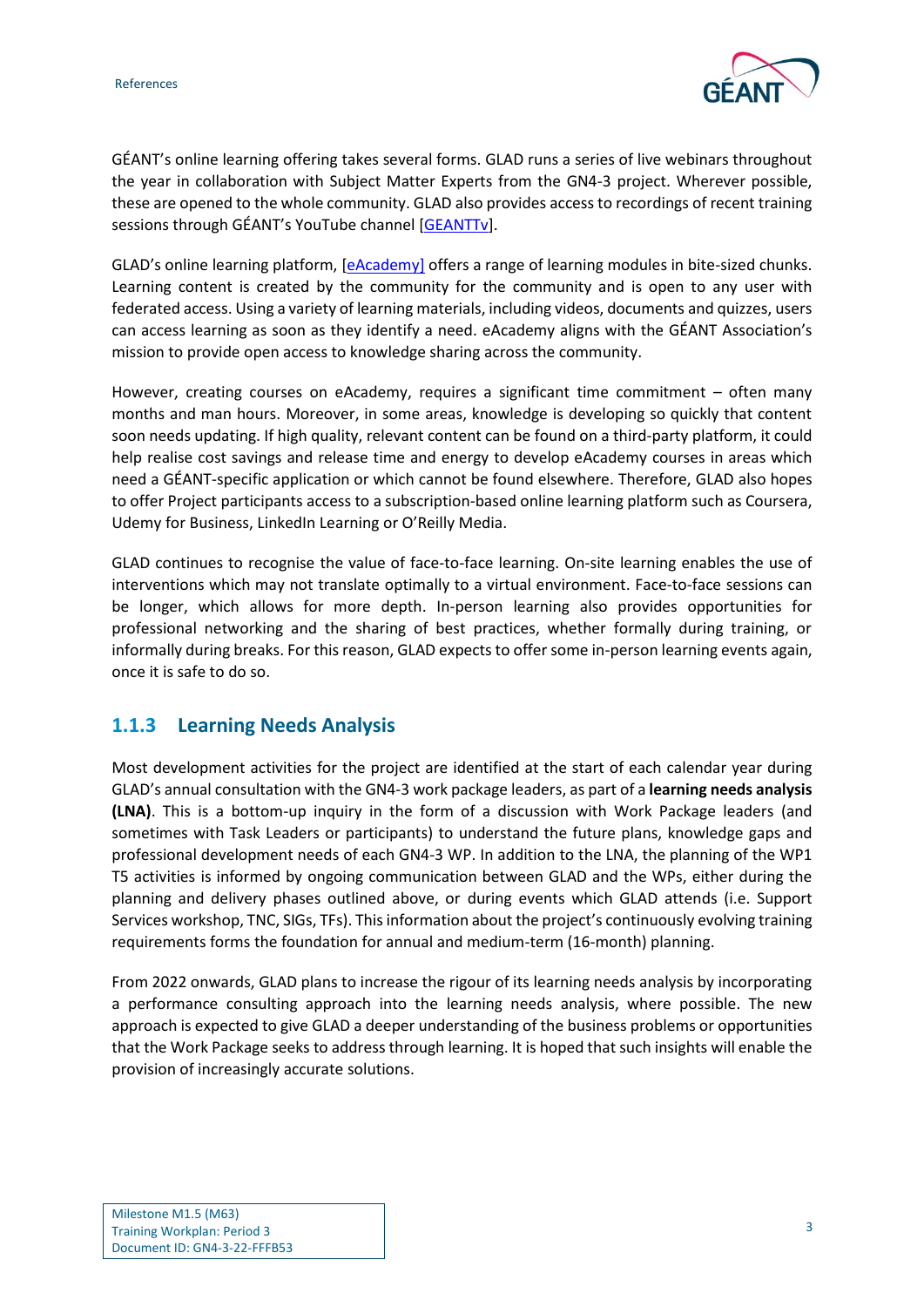

## <span id="page-4-0"></span>**1.1.4 Learning Design and Delivery**

Learning is designed and delivered in a wide variety of ways to meet the diverse learning needs within GÉANT and its wider community. It may be self-guided using GÉANT's online learning platform, eAcademy, or through a third-party online learning platform, as discussed in [1.1.2.](#page-2-3) Learning may be instructor-led, using external training providers or GÉANT Subject Matter Experts (SMEs), and delivered face-to-face, online or a blend of both. It may also be acquired through the curation and sharing of internal and external knowledge.

Learning activities are broadly grouped under two categories: Technical Skills (TS) and Professional Competencies (PC). Professional Competencies refer to "soft skills", such as communication or leadership capabilities. Technical Skills refer to courses which are focused on delivering ICT-related knowledge and expertise including standards and methodologies. Historically, technical skills training has been the primary focus of GLAD's activities – and will continue to be of importance. However, there is increasing demand from WPs to develop soft skills which support the achievement of Project deliverables. WPs have identified a need to hone skills in business development, product development and market research skills, amongst others. For this reason, GLAD will seek to expand its Professional Competencies offering. It is expected that third-party online learning platforms will play a role in this.

GLAD promotes its learning through the communication channels listed i[n 1.3.](#page-5-0)

### <span id="page-4-1"></span>**1.1.5 Evaluation**

GLAD gathers qualitative feedback using post-training surveys and during ongoing service meetings with Work Package leaders, Task Leaders and project participants. In the spirit of continuous improvement, GLAD plans to review and build on its approach to all aspects of the learning lifecycle, beginning with its approach to learning needs analysis (LNA) in 2022. As more detail is gathered through the new LNA process, it is hoped that a wider range of indicators will be available to measure the impact of learning on training participants' skills and behaviour and WPs' ability to deliver on their objectives. Whilst this is not the focus of this training workplan, it is mentioned here to give an indication of the planned future direction of work.

## <span id="page-4-2"></span>**1.2 Funding**

The global COVID-19 pandemic has led to online learning replacing all of GÉANT's in-person training events. This in turn has led to a significant reduction in use of GLAD's budget. As restrictions on travel are lifted, GLAD expects some face-to-face training events to return, with a corresponding return towards previous budget expenditure, albeit not at the same level as pre-pandemic.

GLAD expects a continuation of some online learning, which has enabled a much greater number of community participants to access learning in a cost-effective way. It is therefore anticipated that some budget will be diverted to providing access to subscription-based online learning platforms of third parties such as Coursera, Udemy for Business, LinkedIn Learning and O'Reilly Media, as discussed in [1.1.2](#page-2-3) above.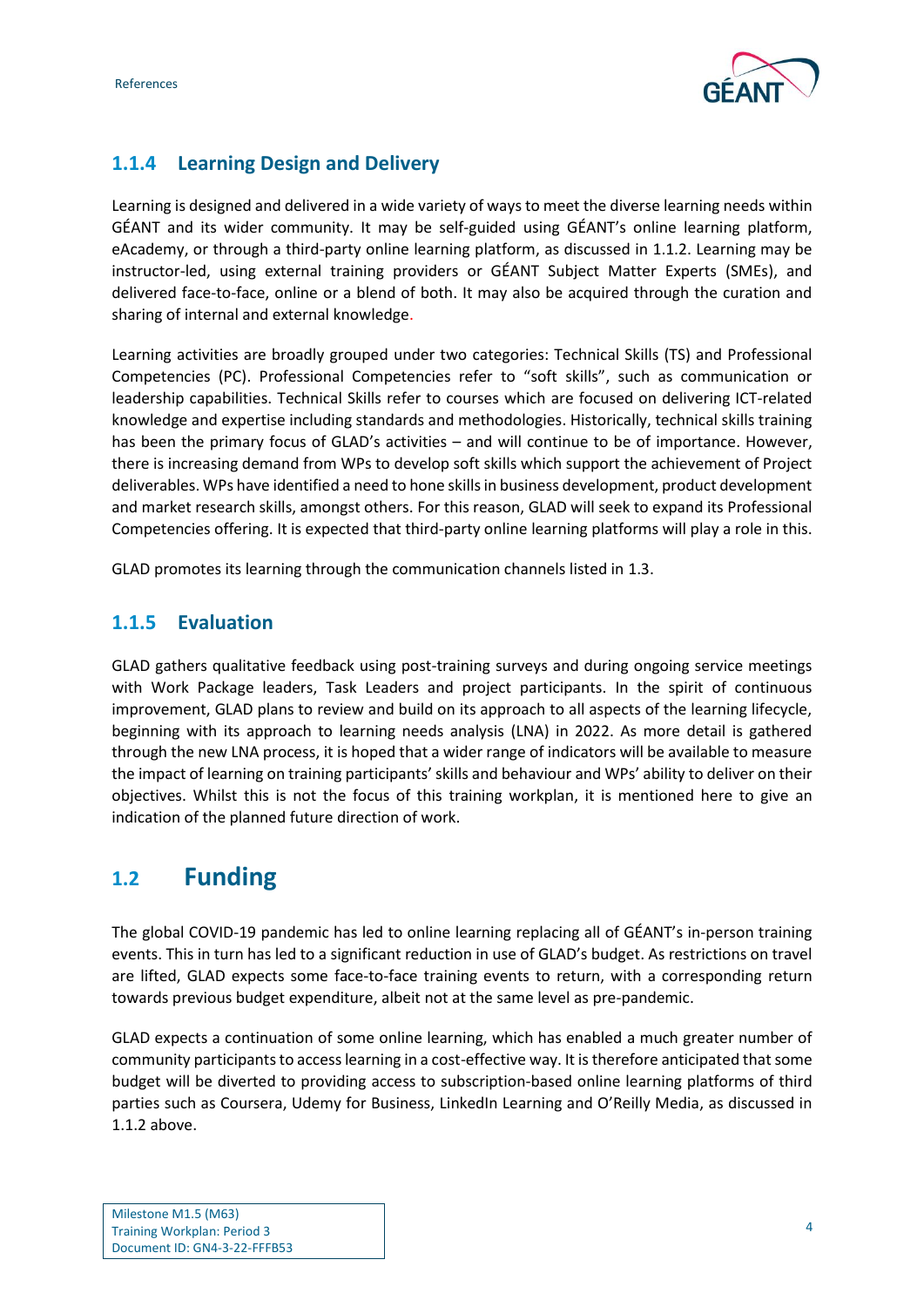

When executing the training events listed in section [2](#page-6-0) of this plan, the following budget items can be expected to be included and claimed against WP1 T5 funding:

- Content expert (consultant or external trainer) fees
- Attendance fees
- Online learning platform subscription fees e.g. Coursera, Udemy for Business, LinkedIn Learning, O'Reilly Media
- Moodle IT support fees
- Certification costs
- Meeting rooms
- Working meals
- Participants Travel & subsistence
- Training Materials

It is expected that reasonable travel expenses for attending the training will be claimed against WP1 T5 funding, made available to the GN4-3 participants using the following model:

- Step 1: WP1 T5 publishes OR confirms attendance of the training event
- Step 2: Interested GN4-3 participants:
	- get time approval from WPL/TLs to attend the event
	- get finance approval from their home NREN to cover the event expenses
- Step 3: The home NREN pays the event expenses
- Step 4: GN4-3 participants attend the event
- Step 5: GN4-3 participants provide the following reports on their attendance:
	- Financial in accordance with home NREN rules
	- Impact in accordance with GLAD requests (feedback, stories, experiences)
- Step 6: The home NREN claims expenses from WP1 T5

## <span id="page-5-0"></span>**1.3 Communication Channels**

Information about learning opportunities is available through a number of channels:

- GLAD's Events Calendar: [learning.geant.org](https://learning.geant.org/)
- GÉANT's weekly Project Office News email.
- GÉANT's Connect magazine and website: [connect.geant.org](file:///C:/Users/francesca/Box/GEANT%20-%20PMO%20Team%20Working%20Folder/Technical%20Authors/Francesca/GN4/GN4-3/GN4-3%20Milestones/connect.geant.org/)
- Via the Partner Relations team
- Direct communication between WP leaders and GLAD
- Via Community events or webinars at which GLAD is invited to present
- Email: [glad@geant.org](mailto:glad@geant.org)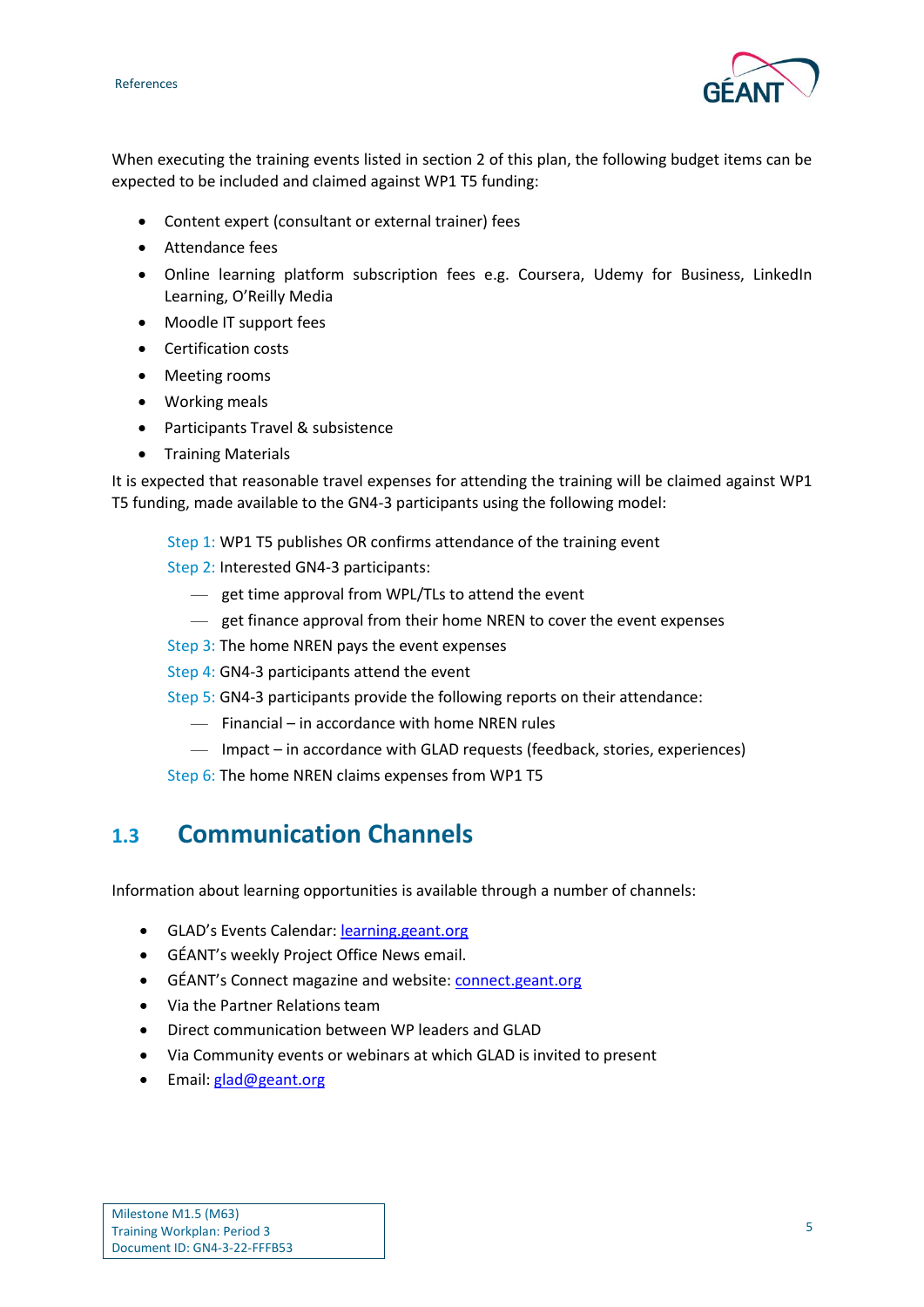

# <span id="page-6-0"></span>**<sup>2</sup> Period 3 Learning Workplan by Category**

As set out in [1.1.3,](#page-3-0) GLAD will implement a new process for Learning Needs Analysis in 2022. At the time of publication, that analysis is in an early stage, hence the following list contains highlights only. More details will be made available in the next Q2P3 GN4-3 management report.

WP1 T5 activities are grouped thematically under two main categories:

- Technical Skills (TS)
- Professional Competencies (PC)

|                | <b>Training (TS)</b>               | WP1 | WP <sub>2</sub> | WP3          | WP4 | WP5          | WP <sub>6</sub> | WP7 | WP8          | WP9 |
|----------------|------------------------------------|-----|-----------------|--------------|-----|--------------|-----------------|-----|--------------|-----|
| $\mathbf{1}$   | <b>ITIL4</b>                       |     |                 |              | X   | X            | $\mathsf{X}$    |     |              | X   |
| $\overline{2}$ | <b>TM Forum AI Fundamentals</b>    |     |                 |              |     | X            | X               |     |              |     |
| 3              | <b>Secure Code Training</b>        |     |                 |              |     |              |                 |     |              | X   |
| $\overline{4}$ | School of Software Engineering     |     |                 |              |     |              |                 |     |              | X   |
| 5              | Open-Source Software Licensing     |     |                 |              |     |              |                 |     | X            |     |
| 6              | IT Forensics for System Admins     |     |                 |              |     |              |                 |     | X            |     |
|                | <b>Training (PC)</b>               |     |                 |              |     |              |                 |     |              |     |
| $\overline{7}$ | <b>Presentation Skills</b>         |     |                 | $\mathsf{x}$ | X   | $\mathsf{x}$ |                 |     | $\mathsf{x}$ |     |
| 8              | <b>Business Development Skills</b> |     |                 | $\mathsf{x}$ | X   |              |                 |     | $\mathsf{x}$ |     |
| 9              | <b>TIM Programme</b>               |     |                 |              |     | $\mathsf{x}$ |                 |     |              |     |
| 10             | <b>Market Research Skills</b>      |     |                 | $\mathsf{x}$ | X   |              |                 |     | X            |     |

It should be noted that, as training needs and priorities sometimes change during the period, this plan is intended as a guide rather than as a definitive commitment.

## <span id="page-6-1"></span>**2.1 Technical Skills**

**Technical Skills(TS)** activities are focused on delivering ICT-related knowledge and expertise including standards and methodologies in areas such as (but not limited to) network and connectivity, cyber security, cloud technologies and storage, real-time communication technologies, software development and trust and identity.

The following trainings are planned in the area of Technical Skills development in the period September 2021 to December 2022.

| Milestone M1.5 (M63)               |  |
|------------------------------------|--|
| <b>Training Workplan: Period 3</b> |  |
| Document ID: GN4-3-22-FFFB53       |  |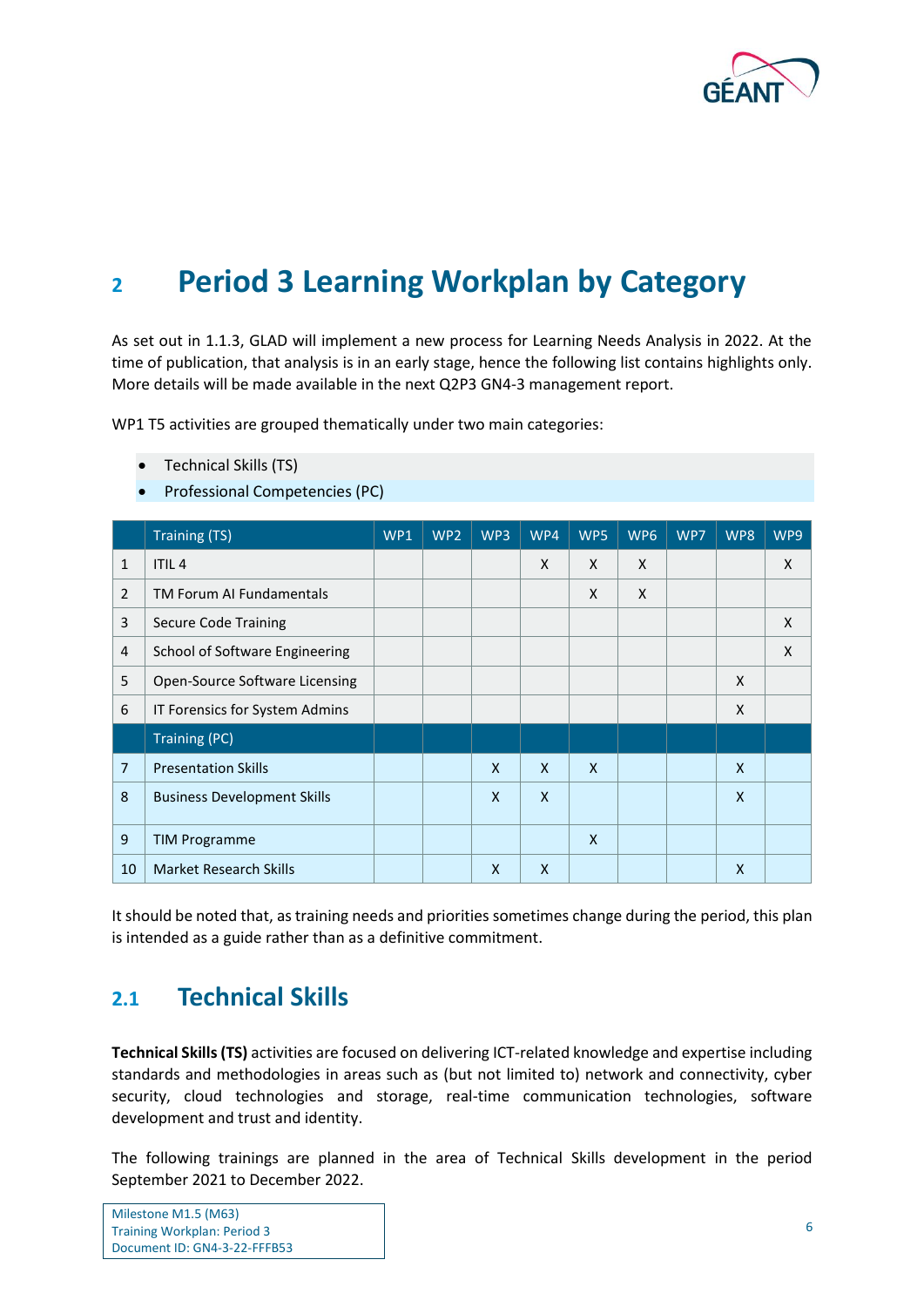

## <span id="page-7-0"></span>**2.1.1 ITIL4**

(September 2021 to March 2022)

Requested by:

WP4, WP5, WP6, WP9

Other potential beneficiaries:

GN4-3 participants; European NREN community

#### Purpose & Impact:

ITIL is a methodology comprising detailed practices for IT service management that focuses on aligning IT services with the needs of business. Application of the ITIL methodology is expected to bring about common working practices and a common language for the diverse and distributed GN4-3 community. It is also a gateway to industry in terms of the compatibility and comparability of services and products. ITIL certification [\[ITIL4\]](#page-15-4) is in line with WP1 T5's objectives of ensuring the high standard, certification and recognition of GN4-3 capabilities according to industry standards.

These skills are equally important for both technical staff and the support functions to facilitate collaborative work and coordination of activities in the process of delivering GN4-3 services and products.

## <span id="page-7-1"></span>**2.1.2 TM Forum – AI Fundamentals Training & Certification**

(September 2021 – August 2022)

Requested by:

WP5, WP6

#### Other potential beneficiaries:

GN4-3 participants; European NREN community

#### Purpose & Impact:

The deployment of new technologies is critical to delivering and managing new services in the current age of unprecedented data usage. Artificial intelligence (AI) is required to take advantage of these technologies, to deliver the next generation of connected "5G" services, and to handle and process the resulting vast amounts of consumer and network data.

Service providers and vendors need to embrace artificial intelligence and start planning how to manage their AI projects and AI product designs. The TM Forum's AI Fundamentals training and certification course offers learners a deep dive into the challenges, models and governance of AI projects.

It is envisaged that application of these standards will provide a steady and durable foundation for GN4-3 products and services, making TM Forum programmes essential to the GN4-3 community. This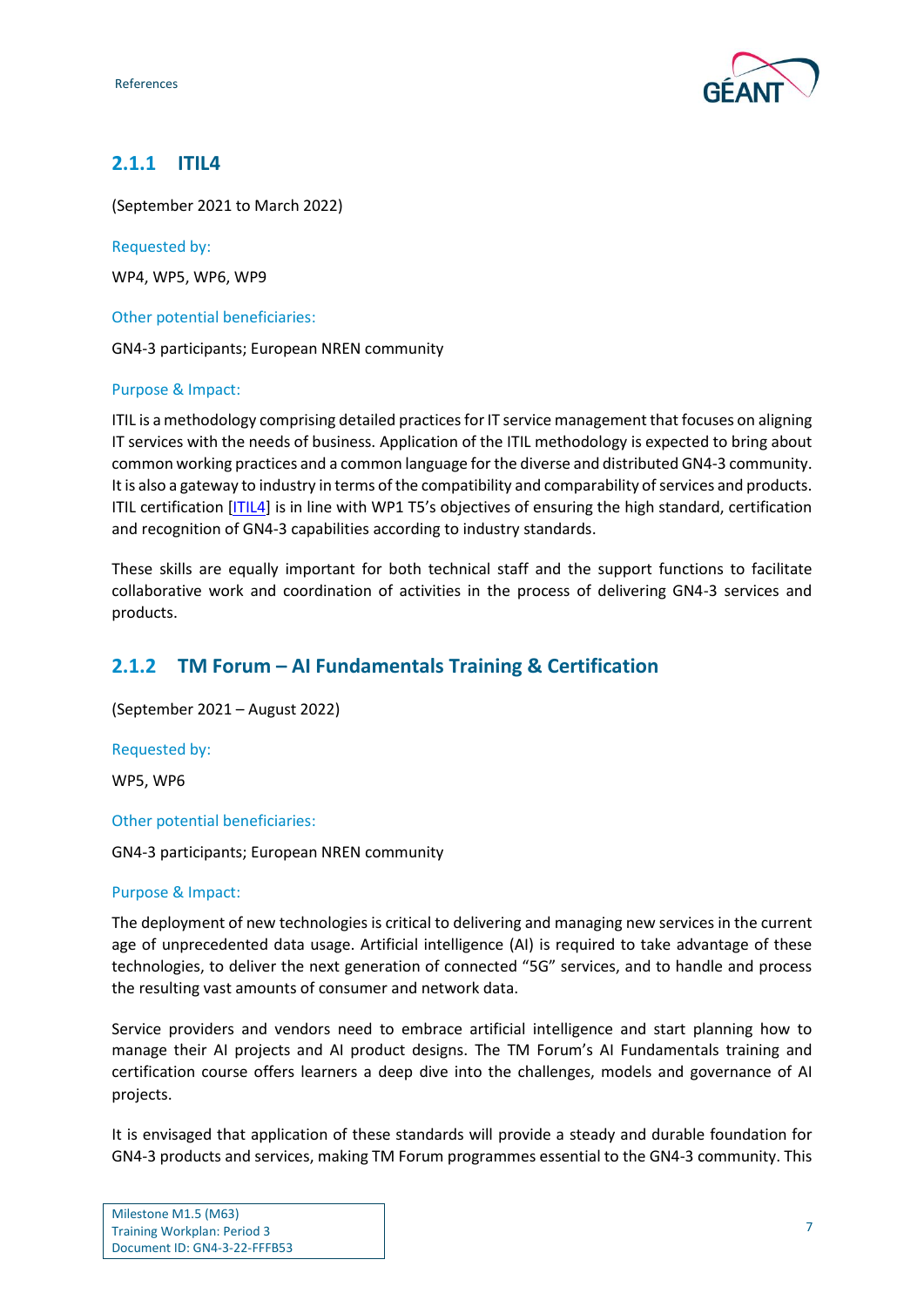

programme follows on from the successful rollout of TM Forum's Digital Transformation course in the previous period.

## <span id="page-8-0"></span>**2.1.3 Secure Coding Training**

(September 2022)

Delivered by:

WP9 T2

Other potential beneficiaries:

GN4-3 participants; European NREN community

#### Purpose & Impact:

Secure Code Training is a GN4-3 project deliverable of WP9 T2, supported by GLAD. The training is targeted at software developers and security specialists and addresses the provisioning of selfdefending applications that are maximally protected against cyberthreats.

Producing secure code is a key aspect of protecting GÉANT applications and systems that is gaining greater emphasis with the move towards multi-domain systems and services.

Secure Coding Training focuses on areas that affect the development and analysis of the source code of applications. The training is a GN4-3 project activity led by the WP9 T2 Software Governance and Support team and takes place every year of the GN4-3 Project. Further details will be available closer to the time of delivery of the training.

### <span id="page-8-1"></span>**2.1.4 School of Software Engineering**

(November 2022)

Delivered by:

WP9 T2

Other potential beneficiaries:

WP8, GN4-3 participants; European NREN community

#### Purpose & Impact:

Secure Code Training is another GN4-3 project deliverable of WP9 T2, supported by GLAD. The main objective of this training is to provide software development teams with practical knowledge and skills in Strategic Domain Driven Design (DDD), and its use in software design. Strategic design is very useful to divide a large and complex business problem into multiple chunks with clear boundaries and specific responsibilities and build a high-level software design topology.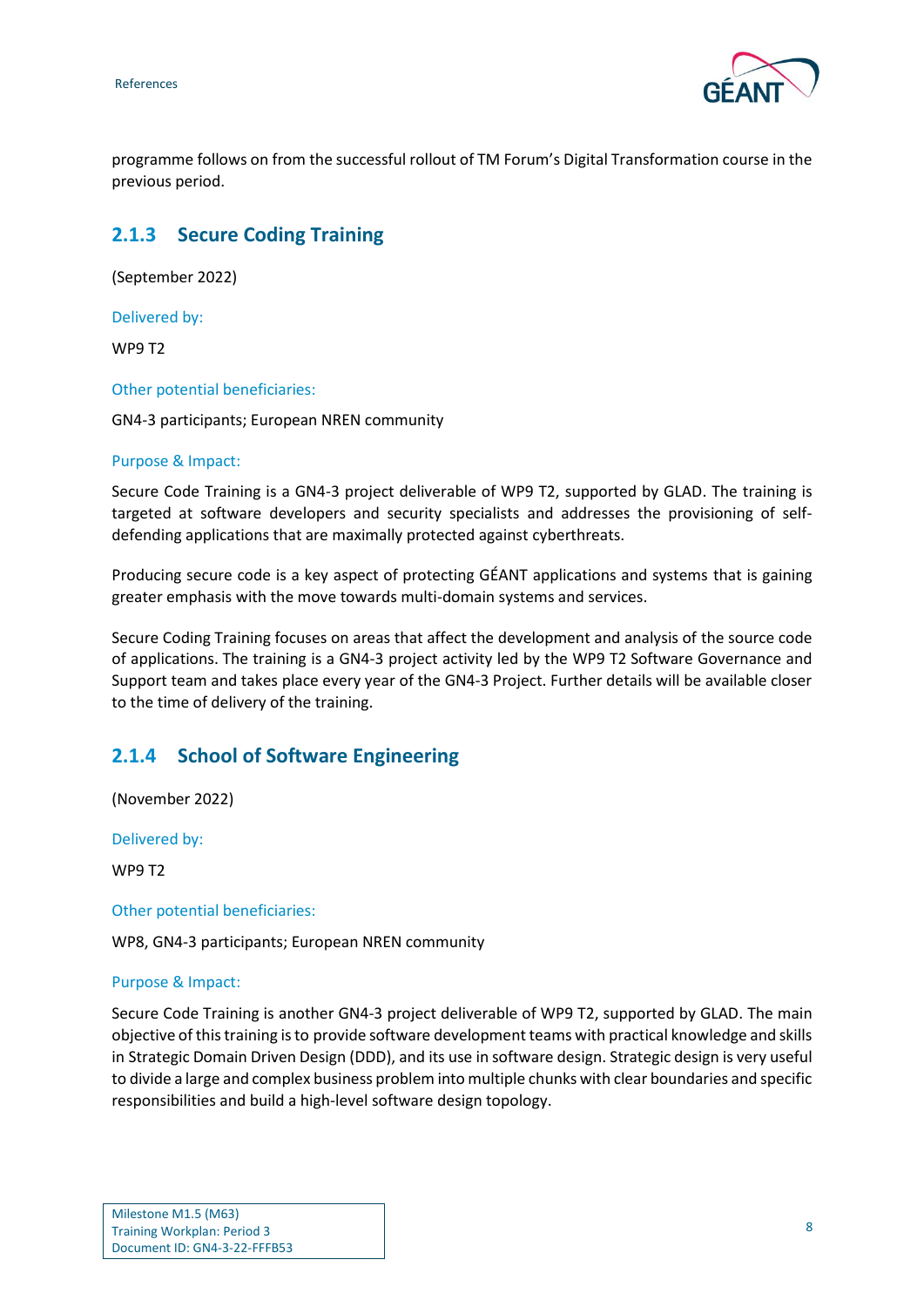

## <span id="page-9-0"></span>**2.1.5 Open Source Software Licensing Management**

(February 2022)

Requested by:

WP8

#### Other potential beneficiaries:

GN4-3 participants; legal and procurement teams

Open source code is used in almost all software development projects in the GÉANT project. Therefore, a good working knowledge of how open-source licences work and understanding of the related compliance and risks are crucial when securing code.

The objective of this course is to enable software developers to contribute effectively to projects by choosing the most suitable Open Source Software (OSS) licence for their task and verifying whether there could be any licence incompatibilities related to the software's intended use.

It is designed for software developers and engineers who are contributing to open source projects and/or developing internal projects, and is highly relevant to those working in areas of software and security.

The course provides an introduction to open source licensing and compliance, using the GÉANT project "WifiMon" as a practical example.

## <span id="page-9-1"></span>**2.1.6 IT Forensics for System Administrators**

(November 2021 – January 2022 and Q4 2022)

Provided by:

WP8

Potential beneficiaries:

GÉANT Association; CERT community

#### Benefits:

This training event is open to all GÉANT members and partner organisations and the wider CERT community and is of particular importance for system/network administrators.

IT forensics have become a vital part of handling security incidents, and while putting the evidence together is a job for specifically trained investigators, administrators will often be left alone with detection of incidents, initiating an investigation and helping investigators gather the required evidence. Unfortunately, many administrators are not trained in these aspects of forensic investigation.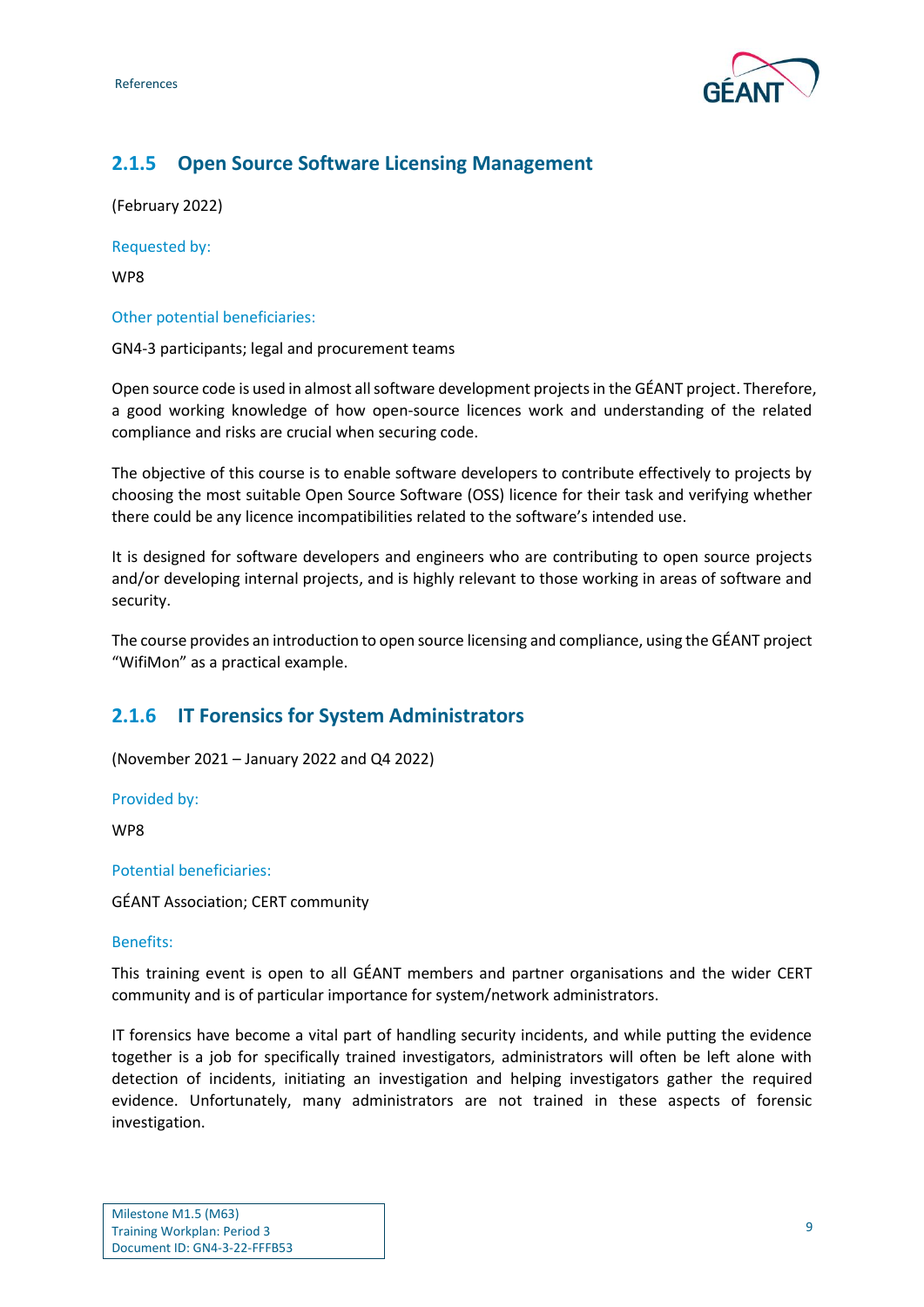

This training module addresses these shortcomings with an introduction into the basic organisational steps of incident handling and forensics from the administrator's perspective, as well has how to ascertain that all incidents have been detected and uncovered. Methods and tools to collect the various forms of evidence data are explained so that administrators are enabled to fulfil their role in a forensic investigation.

## <span id="page-10-0"></span>**2.2 Professional Competencies**

**Professional competencies (PC)** are crucial for effective and efficient on-the-job performance. They are also essential for NREN capability building, career development and staff retention within GN4-3 and within NRENs.

The following Professional Competencies training are planned during the period September 2021 to December 2022.

### <span id="page-10-1"></span>**2.2.1 Presentation Skills**

(April-May 2022 and eLearning – ongoing)

Requested by:

WP3, WP4, WP5, WP8

Other potential beneficiaries:

GN4-3 participants; European NREN community; European students

#### Purpose & Impact:

Communicating a message effectively is essential for educating and persuading others. As such, it is a core Professional Competency. Using the best practices available on the market, this training will equip participants to create, structure and deliver a memorable message in an engaging way. The training is scheduled to take place in time to enable TNC speakers to prepare to present powerfully as the Community gathers in 2022.

GLAD also provides a presentation course via its eLearning platform, eAcademy. This has the advantage of being available to the whole GÉANT Community, including any users in research and education.

This training is also an important part of the Future Talent and T&I Mentoring programmes, as it equips the students with the necessary skills to present their research at TNC.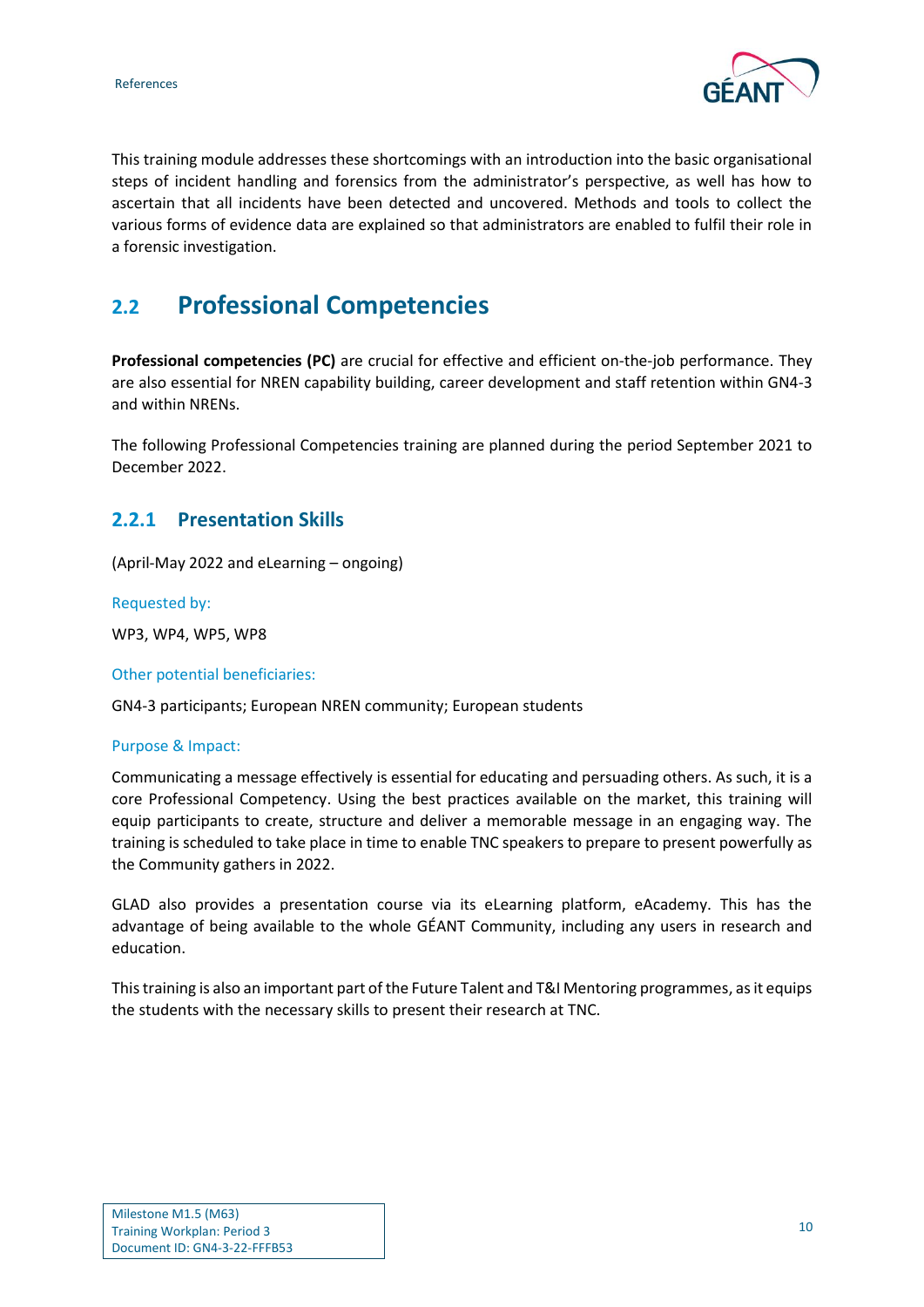

## <span id="page-11-0"></span>**2.2.2 Business Development Skills**

Requested by:

WP3, WP4, WP8

Other potential beneficiaries:

GN4-3 participants; European NREN community

#### Purpose & Impact:

Business Development is a key capability that allows GN4-3 to collect, understand and address the needs of community customers. This is an essential skill that connects the actual development of new services and products with the requirements, projects and activities of future users. The following focus areas for business development within the project have been identified:

- Developing effective techniques for increased user-centricity of products and services
- Stakeholder management
- Planning for innovation
- Tools for remote working
- Product and project management

It is expected that this training will deliver products to the market that are in demand, yielding higher service uptake. As a field of expertise, Business Development undergoes continuous renewal particularly in relation to topics such as customer centricity and route-to-market strategies, therefore updates and refreshers are periodically required by those engaged in this activity.

It is likely that this training will be delivered online as a series of webinars and through providing access to relevant eLearning materials. This approach would allow greater financial efficiency but needs to be weighed against the ability of delivering the same value and impact for GN4-3 participants.

## <span id="page-11-1"></span>**2.2.3 Market Research Skills**

November 2021 to February 2022 Requested by: WP3, WP4 Other potential beneficiaries: GN4-3 participants Purpose & Impact:

Understanding the evolving needs, challenges and opportunities which face the GÉANT Community enables Work Packages to provide the most relevant services and further the achievement of shared objectives.

Whilst the use of surveys and interviews are common in this area, using these tools correctly requires specific skills and knowledge. Market research training will begin by introducing participants to best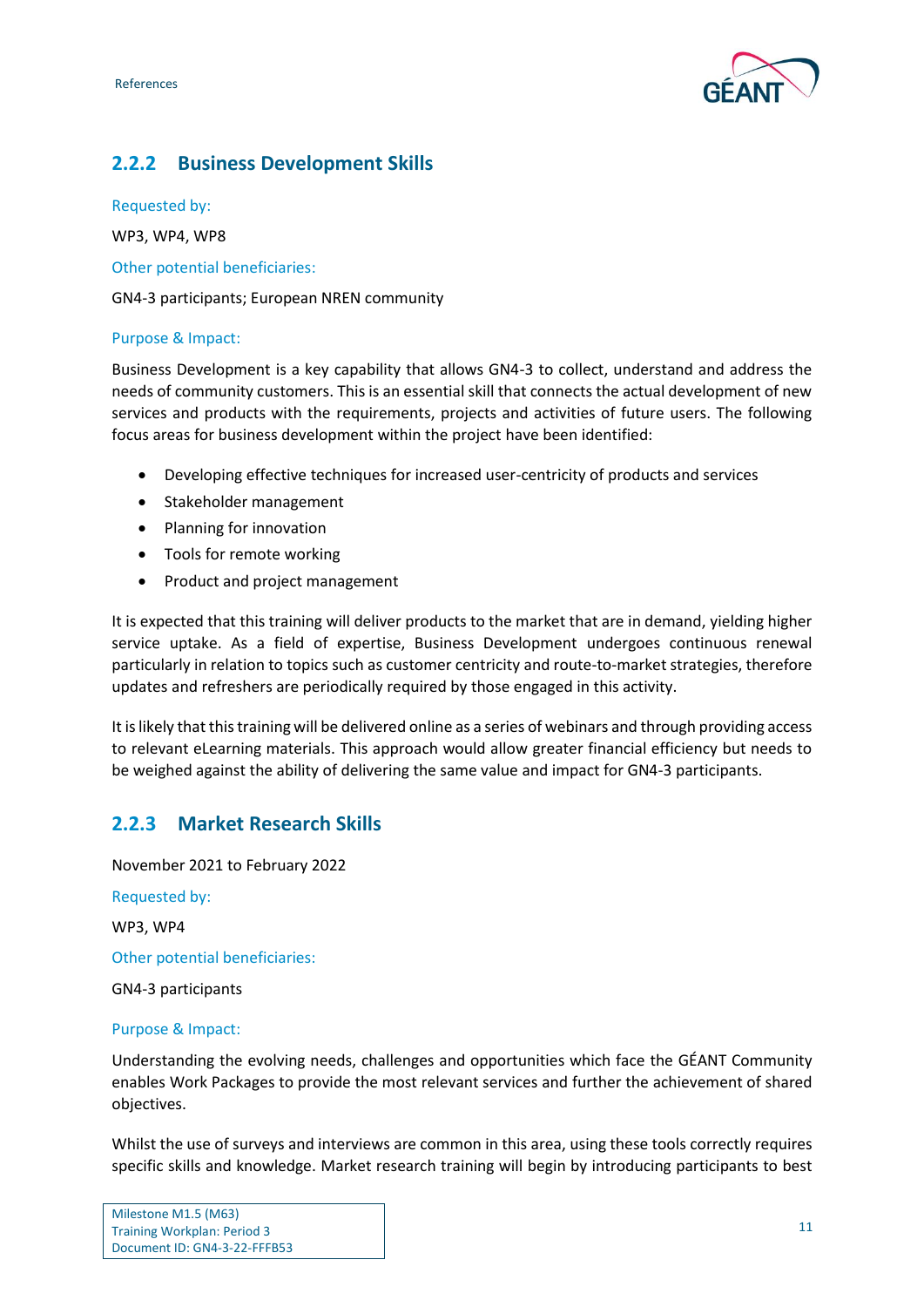

practice in a range of research methods. The follow-up sessions will build participants' knowledge and include the development of a piece of practical research which will help them accurately gauge the Community's views.

Both parts of the training will most likely be delivered by the Chartered Institute of Marketing – a leader in market research training.

## <span id="page-12-0"></span>**2.3 Talent Development Initiatives**

GLAD, together with GÉANT's NREN partners, offers two programmes, the T&I Mentoring (TIM) programme and the Future Talent programme, to facilitate engagement with students and careerseeking professionals. These programmes exist to introduce a future generation of talent to the GÉANT community and vice versa.

The programmes share the following objectives:

- 1. To engage with and develop new talent
- 2. Build a talent pipeline for NRENs and the GÉANT Community
- 3. Generate innovative new research which contributes to the GÉANT Community's goals.

### <span id="page-12-1"></span>**2.3.1 Future Talent Programme**

(March – June 2022)

Every year GLAD offers initiatives that facilitate engagement with young professionals under the mentorship of the NRENs. These initiatives exist to introduce a future generation of talent to the community and to engage with experts in the field. The Future Talent Programme offers professional training and development to young professionals and supports mentors who lead the way.

Future Talent Programmes include skills development, such as public speaking and presentation training, and provides opportunities to meet and engage with Subject Matter Experts, including at GÉANT's flagship annual conference, TNC.

### <span id="page-12-2"></span>**2.3.2 T&I Mentorship (TIM) Programme**

(September 2022 – May 2023)

Requested by:

WP5

#### Other potential beneficiaries:

GN4-3; European and Global NREN community; research & e-infras; Partner organisations

| Milestone M1.5 (M63)               |
|------------------------------------|
| <b>Training Workplan: Period 3</b> |
| Document ID: GN4-3-22-FFFB53       |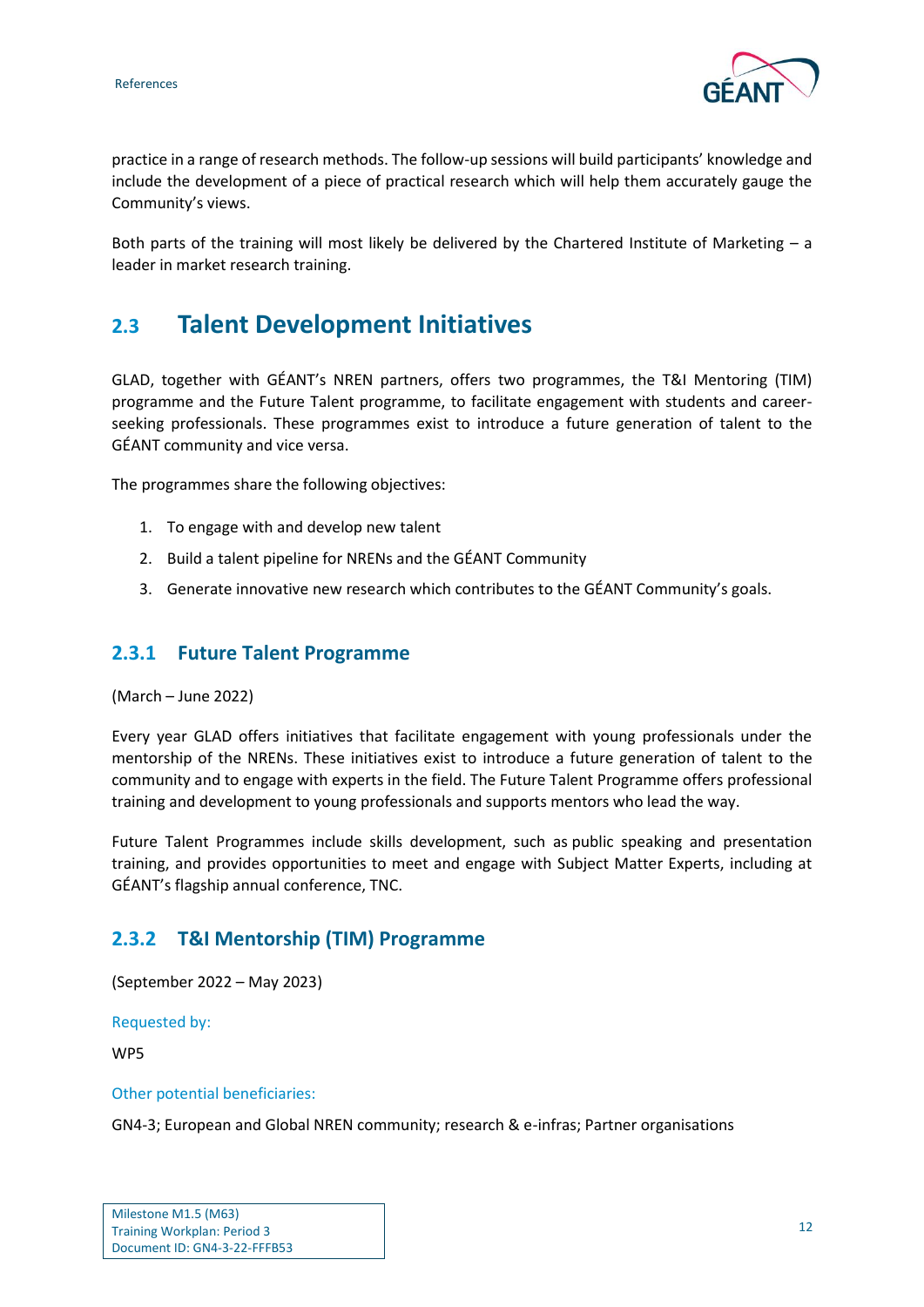

#### Purpose & Impact:

The Trust & Identity Mentoring programme – a joint initiative between GLAD and WP5 – brings together ambitious young minds and Subject Matter Experts (SME) to develop new ideas in the field of Trust and Identity.

Nominated by their home NREN, participants are integrated into the work of the T&I Incubator and into their local NREN right from the start. They receive mentoring from an SME throughout the project and are invited to present their work at an international conference. GLAD provides training opportunities for both participants and their NREN mentors.

In response to TIM's success and the EC reviewers' feedback, the feasibility of to extending the mentoring programme to other areas such as Network and Security.

## <span id="page-13-0"></span>**2.4 Expanding eLearning**

## <span id="page-13-1"></span>**2.4.1 eAcademy**

(eLearning – ongoing)

Delivered by:

GLAD

#### Potential beneficiaries:

GN4-3 participants; European NRENs; Research and Education communities

#### Benefits:

eAcademy, GÉANT's online learning platform, is created by the Community for the Community. Offering a range of learning in bite-sized chunks, users can develop Technical Skills and Professional Competencies anytime and anywhere.

The advantages of eLearning are its accessibility and reach. Users do not need to wait for a training course. They simply start learning whenever they identify a need. Any user with federated access can log into eAcademy, thus its reach extends beyond GN4-3 and the GÉANT Association to include Research and Education communities. eAcademy embodies the GÉANT Association's mission "to empower research and education with an open, innovative and trusted information ecosystem".

The trend towards eLearning has grown significantly since the start of the COVID-19 pandemic, and given its advantages, it is expected that online learning will continue to play a significant role in future strategy. To that end, GLAD is continuing to roll out new courses on eAcademy.

This is not without its challenges. Based on Moodle, an open-source platform, each enhancement to the eAcademy platform has to be coded using shared templates or created from scratch. GLAD collaborates with the NRENs and GÉANT IT to adapt the platform to meet users' needs. Moreover, it can take many months to create new content, with associated resourcing costs.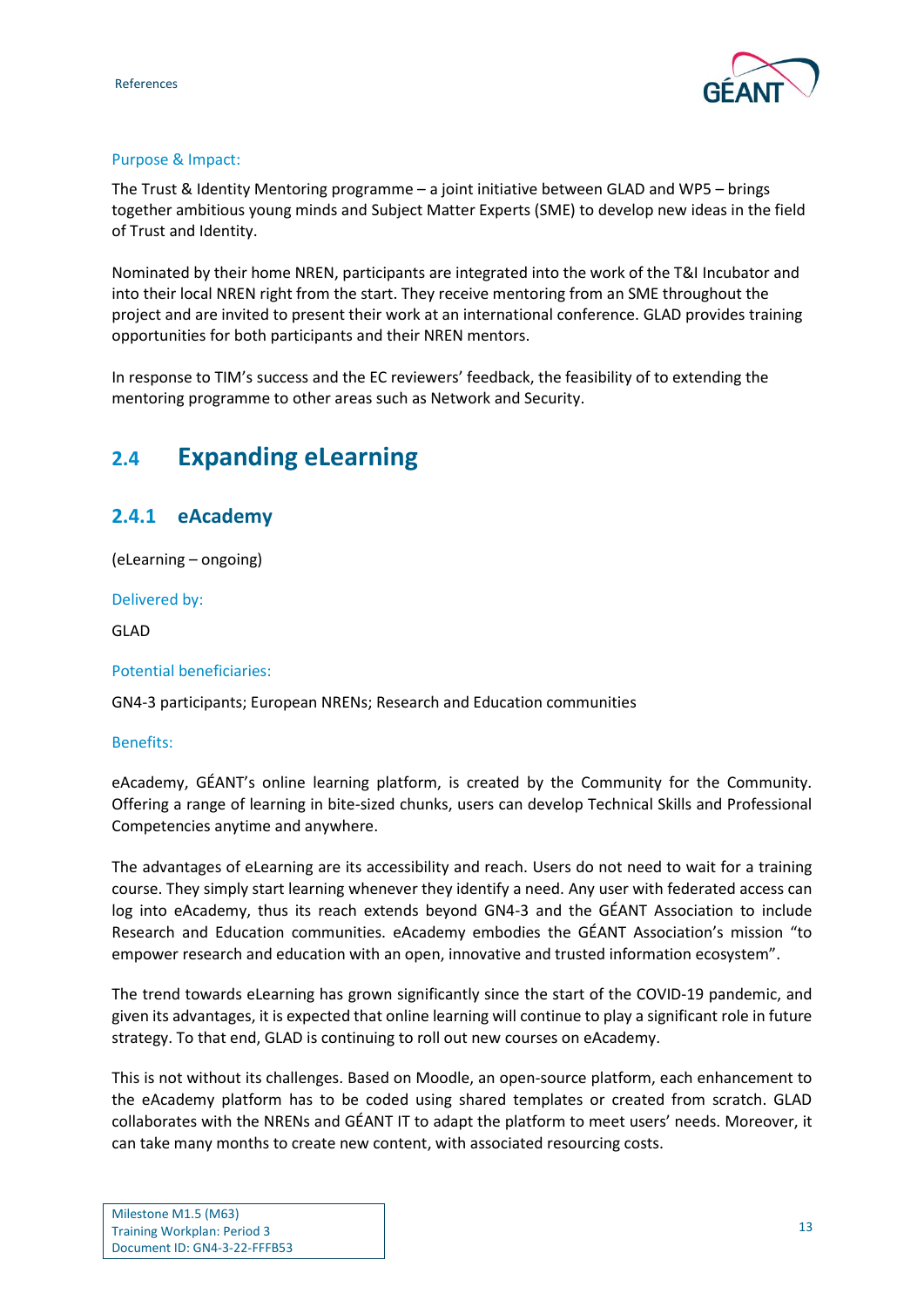

For these reasons, GLAD aims to prioritise new courses which are of most relevance to the GÉANT community, or which need to be customised for GÉANT's context.

## <span id="page-14-0"></span>**2.4.2 Orchestration, Automation and Virtualisation (OAV)**

(eLearning – ongoing)

#### Delivered by:

GLAD and WP6

#### Potential beneficiaries:

GN4-3 participants; European NRENs; Research and Education communities

#### Benefits:

GLAD and Work Package 6 are collaborating to produce a range of eLearning modules on the topic of Orchestration, Automation and Virtualisation (OAV). A total of 88 modules are planned, 19 of which have already been made available in eAcademy.

Research and Education institutions today demand new services such as Campus Network Management as a Service (CNaaS), Firewall on Demand, cloud services, self-service of circuits, multidomain services etc. Orchestration, Automation and Virtualisation (OAV) techniques allow these services to be delivered in a sustainable manner.

This programme will support engineers, managers, researchers and members of the Research & Education community in addressing the challenges that OAV presents.